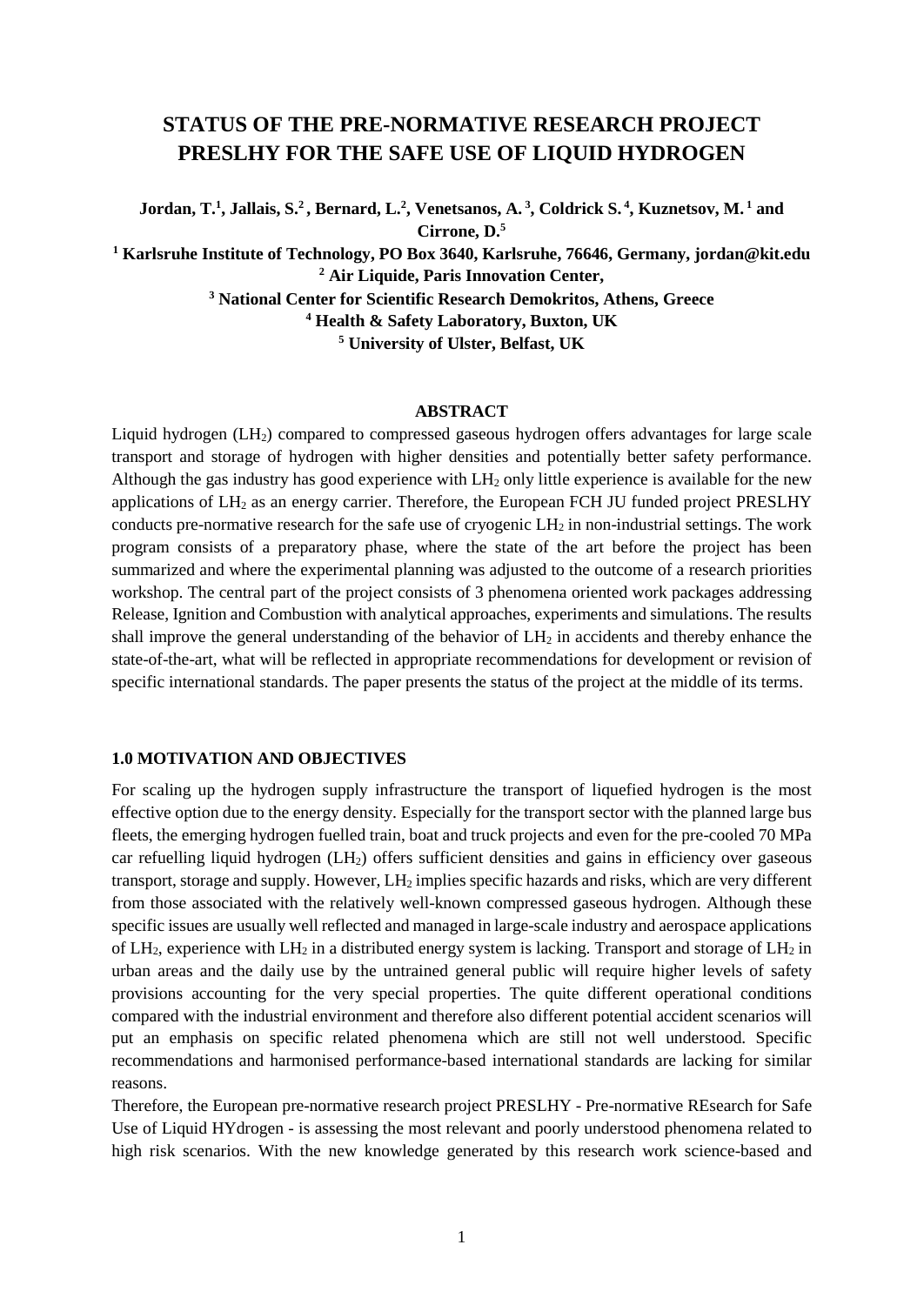validated tools, which are required for hydrogen safety engineering and risk-informed, performancebased, LH<sub>2</sub> specific, international standards will be developed.

So, the main objectives of PRESLHY are to

- report on the initial state-of-the-art and knowledge gaps with priorities with respect to intended use of  $LH_2$ , then
- execute an adjusted experimental program addressing release, ignition and combustion phenomena with highest priorities,
- develop suitable models and engineering correlations and integrate them in a suitable open risk assessment toolkit,
- $\bullet$  provide enhanced recommendations for safe design and operations of  $LH_2$  technologies and
- support international SDOs in updating of existing standards or the development of new international performance-based and risk-informed standards.

All activities are supporting an ambitious plan for technical implementation and for dissemination, which includes publication of all generated research data in a findable, accessible, interoperable and reusable (FAIR) way.

# **2.0 GENERAL ASPECTS OF THE PROJECT**

The project formally started on 1st of January 2018 and is funded for a three year duration. However, effectively the activities started only after the kick-off meeting in April 2018.

The general approach, as shown in Fig. 1, reflects the project objectives. Thereby, the project obviously shifts the focus from the initial analysis of the state-of-the-art and the strategic alignment of the work program in work package WP2 to the final exploitation, implementation and dissemination work package WP6 via a central analytical and experimental block. This central block consists of three work packages, addressing the safety critical phenomena Release & Mixing in WP3, Ignition in WP4, and Combustion in WP5.



Figure 1: General approach of the PRESLHY project.

The project consortium consists of 9 partners, with the coordinator Karlsruhe Institute of Technology (KIT) and Pro-Science (PS) from Germany, Air Liquide (AL) and INERIS from France, Health &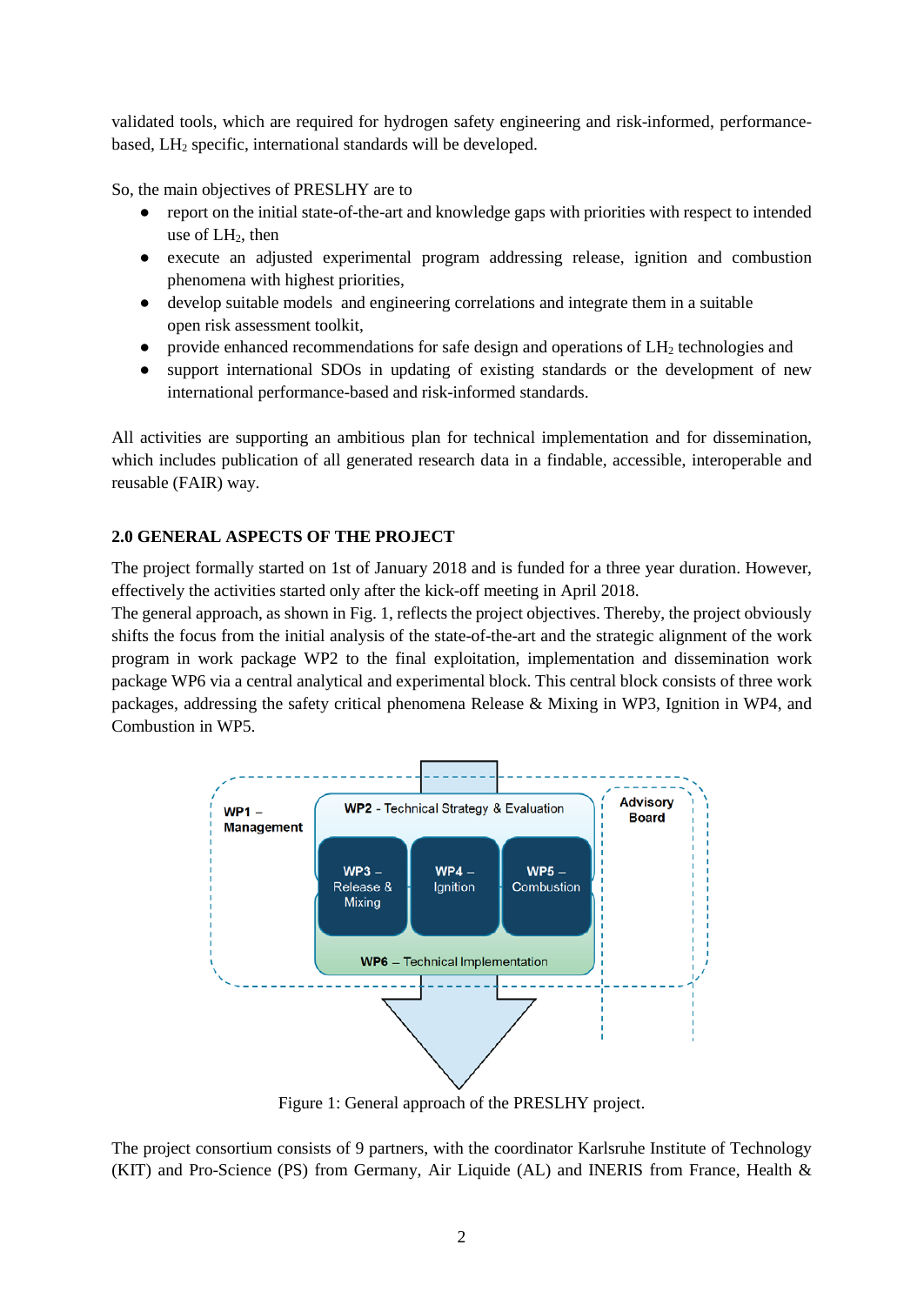Safety Laboratory (HSL), University of Ulster (UU) and Warwick University (UWAR) from UK, National Center for Scientific Research Demokritos (NCSRD) from Greece and HySafe from Belgium. The advisory board is composed of international experts from industry and from standards developing organisation, extending the reach of the project's impact to US, Japan and China, i.e. well beyond the borders of Europe. The network is further expanded by the full member HySafe, providing links to most of the hydrogen safety involved institutions and other LH2 safety relevant projects worldwide. For example, HySafe members SNL and PNNL provide a strong link to the US DoE program H2@scale and the members GexCon, DNV and Equinor initiated a close cooperation with the Norwegian project SH2IFT (see Fig. 2).



Figure 2: The external network of PRESLHY.

There are two full project meetings organised annually, one in springtime, the other in fall. The first meeting, the kick-off meeting was organised in April 2018 in Karlsruhe by coordinator KIT, the second in Saclay / Paris by partner AL and the third in March 2019 in Bergen by partner HySafe. All the general meetings are combined with special workshops dedicated to exchange of experience in the different fields of experimental techniques related to LH2 safety. The first workshop was related to optical measurement, the next was addressing low temperature measurement, the one combined with the meeting in Bergen focussed on multi-phase flow measurement. Further workshop topics are CFD and safety for LH<sub>2</sub> experiments, and standardisation processes.

The main tool for internal and external communication is the project website [www.preslhy.eu](http://www.preslhy.eu/) (see Fig. 3). It provides a repository of all deliverables, meeting and workshop documents including respective presentations, and provides access to all dissemination documents and further news regarding the project and LH2 safety related publications.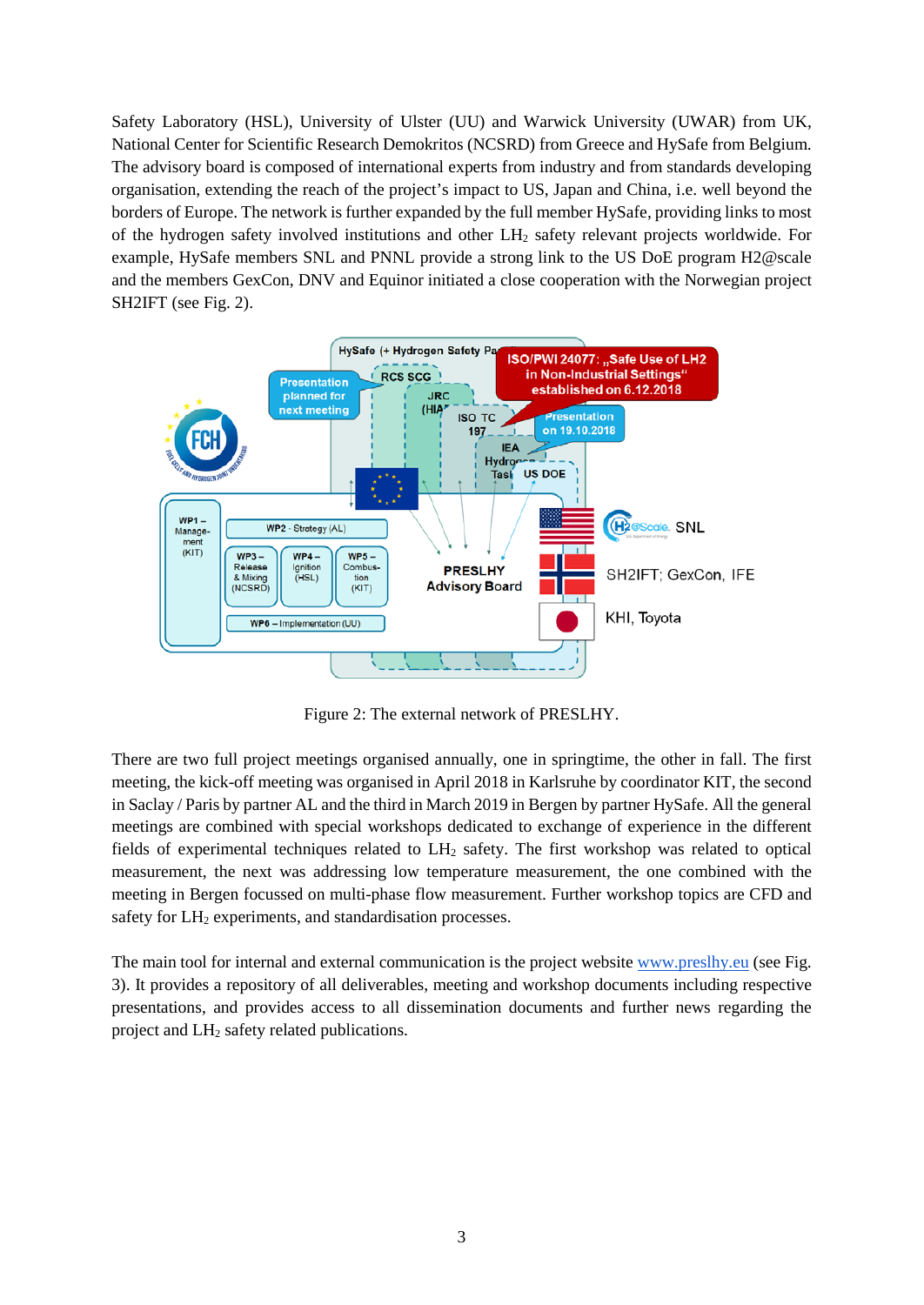

Figure 3: PRESLHY website [www.preslhy.eu](http://www.preslhy.eu/) .

The following chapters will present the achievements of each work package.

# **3.0 TECHNICAL STRATEGY AND STATE-OF-THE-ART**

.

Objectives of Work Package 2 are to set the stage of the project by summarising the State-of-the-Art, define the critical knowledge gaps for  $LH_2$  industrial use in energy applications, identify the key scenarios and involved elementary phenomena and provide refined Work Program for the core technical WPs.

First of all, an analysis of the existing Regulations, Code and Standards (RCS) as well as the industry best practices from European and American Gas Association (EIGA) and Compressed Gas Association (CGA) was conducted. The report emphasises the importance of determining science based hazard distances for liquid hydrogen installations and then compare them with the requirements of the published RCS.

Secondly, a description of the  $LH<sub>2</sub>$  installation was written for the partners with a particular interest on the foreseen  $LH_2$  delivery infrastructure: stationary  $LH_2$  large storages,  $LH_2$  road trailers and  $LH_2$ -based hydrogen fueling stations. The partners also visited some Air Liquide LH<sub>2</sub> installations (liquefier and refueling station).

Thirdly, a bibliographic State of the Art (SoA) study (open report D2.1) was performed. This SoA focusses on experimental and modelling work on release/mixing phenomena, ignition phenomena and combustion phenomena. The objective of the SoA was to identify the remaining knowledge gaps.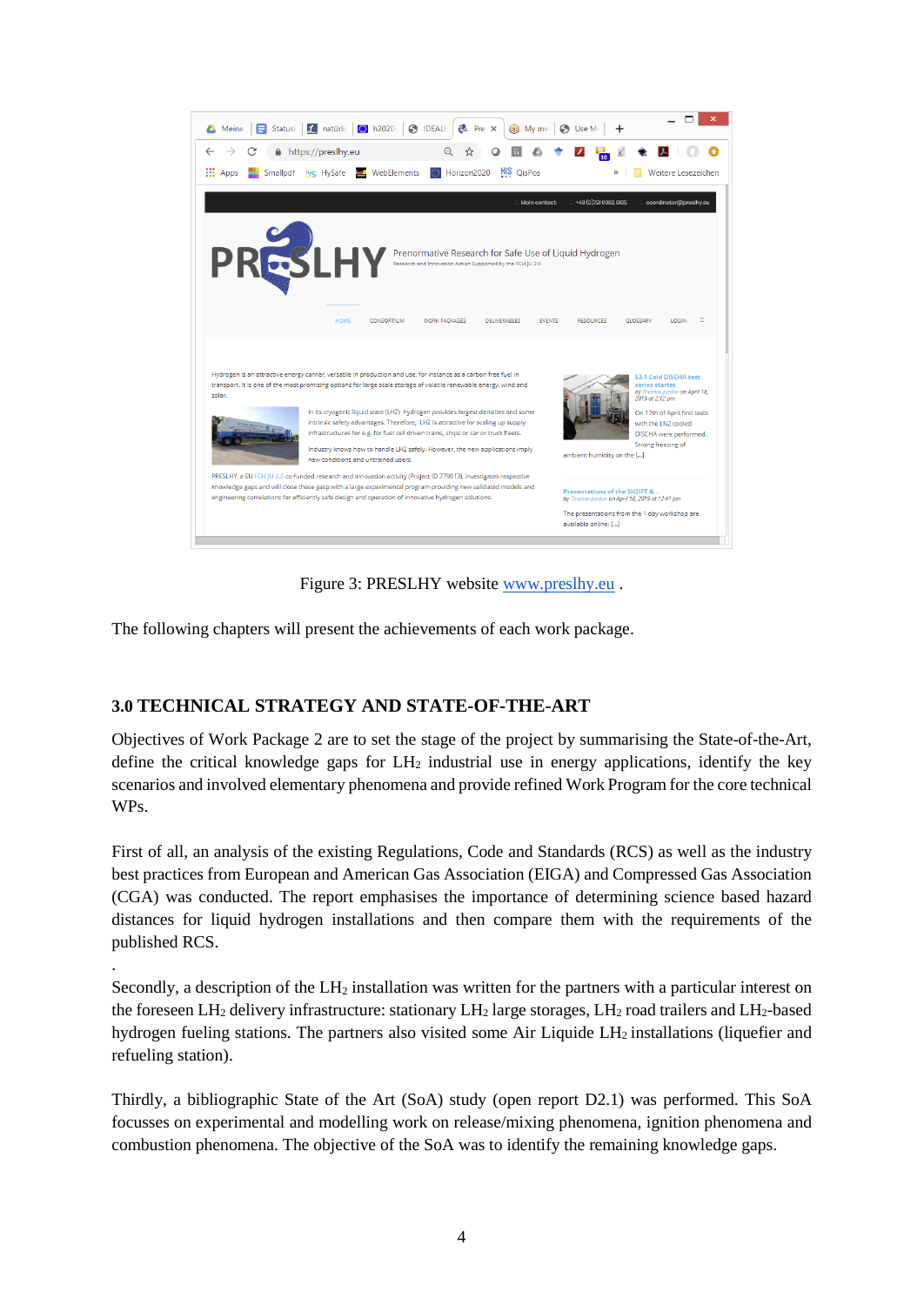A Phenomena Identification and Ranking Table (PIRT) was also performed in September 2018. The NoE HySafe applied the same methodology in 2005 to prioritise hydrogen safety research topic in general. The PRESLHY project performed again this exercise with a focus on  $LH<sub>2</sub>$ . The PIRT is a systematic way of gathering information from experts on a specific subject, and ranking the importance of the information, in order to meet some decision-making objectives, e.g., determining what are the highest priorities for research and development on that subject. Few weeks before the Research Priorities Workshop (RPW) in September 2018 (Buxton-UK) a PIRT questionnaire was prepared and widely distributed (via Google Forms) thanks to the large network from HYSAFE and PRESLHY members. For the 3 experimental and modelling WP of PRESLHY a list of associated physical phenomena was developed. For each phenomenon identified, the user gives a value between 1 to 5 regarding : general level of understanding, level of maturity of engineering modelling, level of maturity of CFD modelling, availability of experimental data, and criticality for enabling LH2in populated areas. Finally, all these values allow to calculate a knowledge score. Globally 24 experts with 8 different nationalities answered the PIRT questionnaire. Their contribution is sincerely acknowledged herewith. More details can be found in the open report D2.4.

The SoA and the PIRT concluded on the need for additional research on the physics of the liquid releases (internal flashing, droplets, rainout, condensation, external flashing, …), on the electrostatic ignition and  $LH_2$  / solid oxygen ignition and on the deflagration, detonation and flame acceleration in cold conditions. Based on these conclusions, the experimental work program for the core technical WPs was updated (D2.6 Public Report).

To anticipate the conclusions of the experimental and modeling WP and in agreement with the RCS analysis, an open consequence analysis is also under progress. Air Liquide suggested risk scenarios (storage failure, liquid and supercritical  $H_2$  leaks) and consequence threshold (overpressure, radiative heat flux, ...). This consequence analysis will serve as an internal benchmark. The participants to this open benchmark will then describe their models and calculate the effect distances of the scenarios. This analysis will be useful to assess the level of consensus in the different tools and methods used by the risk and safety actors for LH2.

## **4.0 PHENOMENA RELEASE AND MIXING**

Objectives of Work Package 3 (Release and Mixing) are to close knowledge gaps, develop and validate suitable models for phenomena relevant to release and mixing of LH<sub>2</sub> as well as develop empirical and semi-empirical correlations when applicable. The work package consists of two major activities: Experiments and Simulations/Model Development.

CFD simulation work was initiated by performing validation of existing modeling approaches against pre-existing experiments [1, 2] not modelled in the past. Four partners participated in the modelling of the SANDIA cryogenic hydrogen vertical jets (UU engineering models and with FLUENT, AL with FLACS, NCSRD with ADREA-HF and KIT with GASFLOW-MPI), while one partner (NCSRD) modelled INERIS-Test 3 large scale liquefied helium release experiment on flat ground. The results of this work are reported within ICHS-8. Figure 4 below shows predicted temperature distribution at 30 s on symmetry plane for INERIS Test-3. Further CFD work will include a) pre-test simulations to help the experimentalists and b) further modelling and validation work based on the new PRESLHY experiments.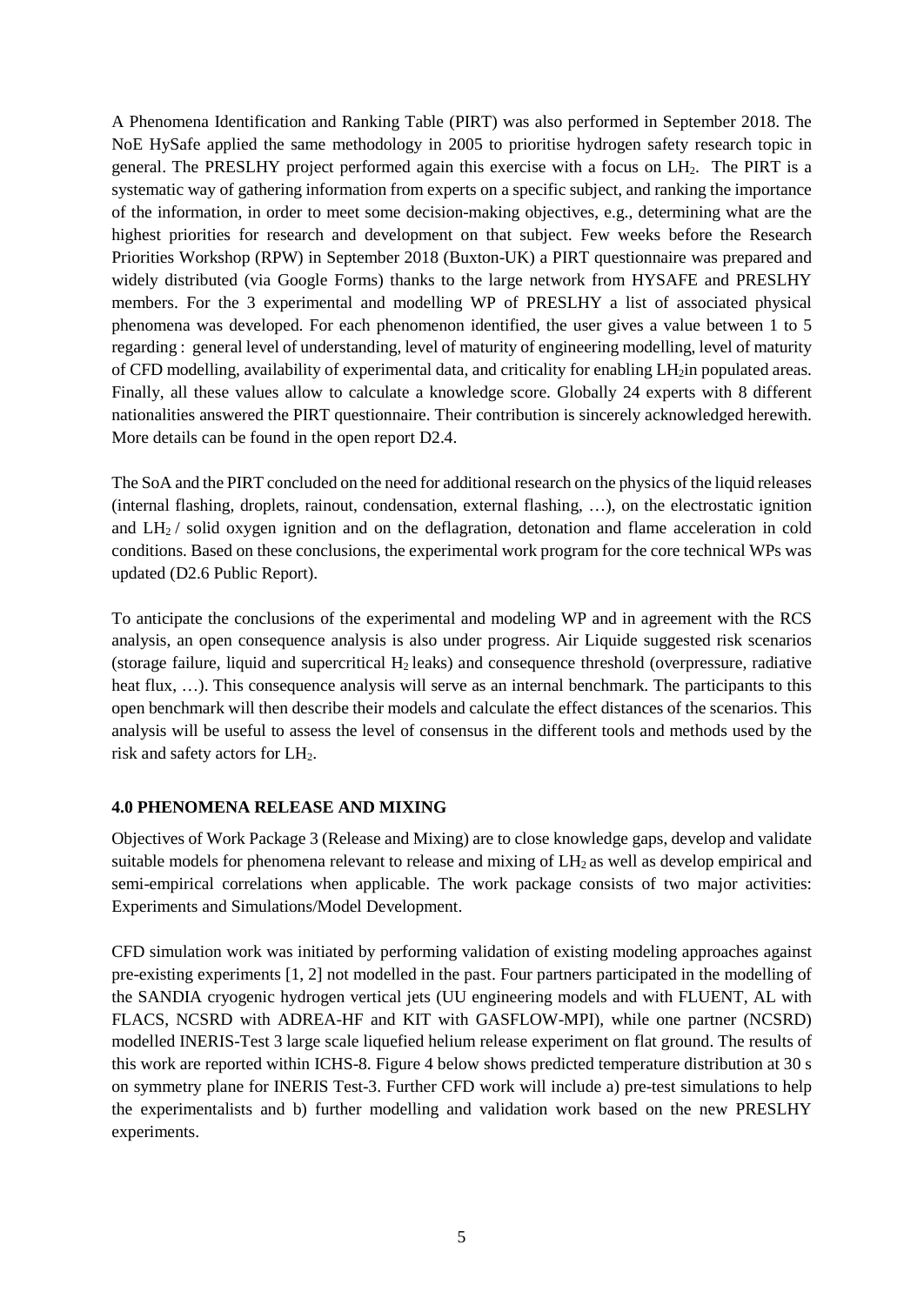

Figure 4: Temperature distribution at 30 s on symmetry plane for INERIS Test-3 predicted with CFD.

In the framework of developing simplified engineering models a new homogeneous non-equilibrium model (HNEM) has been developed by NCSRD to predict isentropic choked two phase releases in the bubbly flow regime [3]. The model does not exhibit any sound speed discontinuity when crossing the liquid binodal curve. The model was implemented using hydrogen EoS explicit in terms of the Helmholtz free energy (HFE) and successfully applied against the pre-existing NASA experiments [4] producing better agreement to the experiments for low mass fluxes compared to the classical HEM.

In parallel, in the same engineering modeling framework, a 1D computational tool was developed by NCSRD to simulate steady state choked flow through a discharge line of variable cross section. The model solves the mass, momentum and energy balance equations and finds choked flow using PIF algorithm. For the flashing inside the discharge line, three modeling approaches were implemented: HEM, Homogeneous Relaxation Model (HRM) and Delayed Equilibrium Model (DEM). Physical properties are calculated using HFE based EoS. Given the current absence of relevant hydrogen data, preliminary validation work was performed against experimental data from the old Super Moby Dick experiments with water, while future validation will be based on the discharge experiments performed within PRESLHY. Fig. 5 below shows on the left the pipe diameter evolution along the discharge line and on the right the predicted void fraction evolution, for liquid water at stagnation state 20 bar, 212.3°C compared against the experimental data.



Figure 5: Left: pipe diameter variation along the discharge line. Right: predicted void fraction evolution, for liquid water at stagnation state 20 bar, 212.3°C compared against the Super Moby Dick experimental data.

The Ulster's under-expanded jet theory was applied by UU to calculate parameters at the nozzle exit for the experiments performed by Sandia National Laboratories (SNL) on jets from storage temperature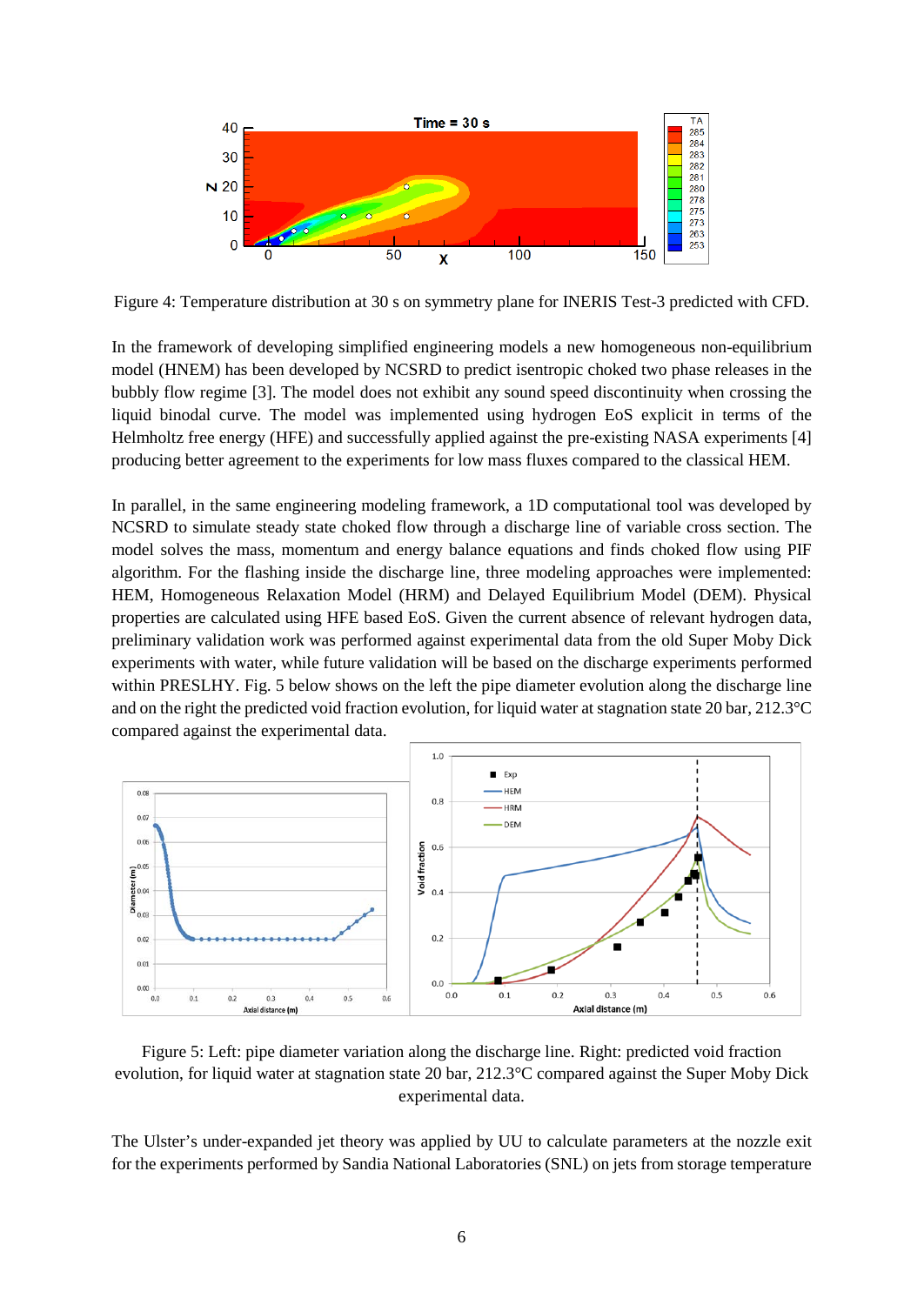in the range 46-295 K and pressure up to 6 bar abs [2, 5]. The experimental mass flow rate was found to be well represented for over 100 tests within  $\pm 10\%$  accuracy with the exception of a test with T=37 K and  $p=2$  bar abs. The similarity law for concentration decay in momentum-dominated jets by [6] was shown to be capable to reproduce experimental data of SNL on 9 unignited cryogenic releases. It was noted that the accuracy of the similarity law to reproduce the axial concentration decay measured in experiments improves with the increase of the release diameter. Results are reported within ICHS-8.

Further engineering modelling work will include development of correlations based on the acquired new experimental data.

Experimental work within this work package includes a) the DISCHA experiments by PS/KIT b) the CRYOSTAT experiments by PS/KIT c) the pool experiments by PS/KIT and the rainout experiments by HSL, all performed with cryogenic hydrogen.

HSL experimental matrix and experimental setup close to the release are presented below. The experiments will focus on dispersion / source term. Main objective is to investigate  $LH_2$  vaporization / pool formation for elevated release points. Release conditions are expected to be two-phase.

| <b>Work Package</b> | <b>Experimental</b><br>Subtask | <b>Test No.</b> | <b>Experiment Title</b>    | <b>Release Orientation</b> | <b>Release Height</b> | <b>Orifice</b><br><b>Diameter</b> |
|---------------------|--------------------------------|-----------------|----------------------------|----------------------------|-----------------------|-----------------------------------|
| 3                   | 3.5                            | 3.5.1           | Rainout experiments        | Horizontal                 | 0.50 <sub>m</sub>     | 1"                                |
| з                   | 3.5                            | 3.5.2           | Rainout experiments        | Horizontal                 | 0.50 <sub>m</sub>     | $Y_2$ "                           |
| 3                   | 3.5                            | 3.5.3           | Rainout experiments        | Horizontal                 | 0.50 <sub>m</sub>     | X''                               |
| 3                   | 3.5                            | 3.5.4           | Rainout experiments        | Horizontal                 | 1.50 <sub>m</sub>     | 1''                               |
| з                   | 3.5                            | 3.5.5           | Rainout experiments        | Horizontal                 | 1.50 m                | $Y_2$ <sup>11</sup>               |
| 3                   | 3.5                            | 3.5.6           | Rainout experiments        | Horizontal                 | 1.50 <sub>m</sub>     | $\mathcal{H}^{\prime\prime}$      |
| 3                   | 3.5                            | 3.5.7           | <b>Rainout experiments</b> | Vertically upward          | <b>NA</b>             | $\mathcal{Y}_2$                   |
| 3                   | 3.5                            | 3.5.8           | Rainout experiments        | Vertically downward        | 0.50 <sub>m</sub>     | $\mathcal{V}''$                   |
| 3                   | 3.5                            | 3.5.9           | Rainout experiments        | Horizontal into baffle     | 0.50 <sub>m</sub>     | $Y''_2$                           |

Table 1: Experimental matrix of the HSL rainout tests

PS/KIT DISCHA experimental setup is presented below. Experiments were performed at ambient temperature and at a temperature of approx. 80 K. For the cold tests vessel and valve are cooled from outside by a bath of  $LN_2$  at approximately 77 K. Vessel temperature is expected to decrease from 77 K during blowdown. It is to be verified whether compressed gaseous hydrogen will liquefy inside the tank during the blowdown.

All releases are documented by photo-series' that are processed offline using a BOS-algorithm. An example for an original and a processed image of a cold experiment ( $T \approx 80$  K) with the 4 mm nozzle and an initial pressure of 200 bar is shown in the right part of the following figure 6.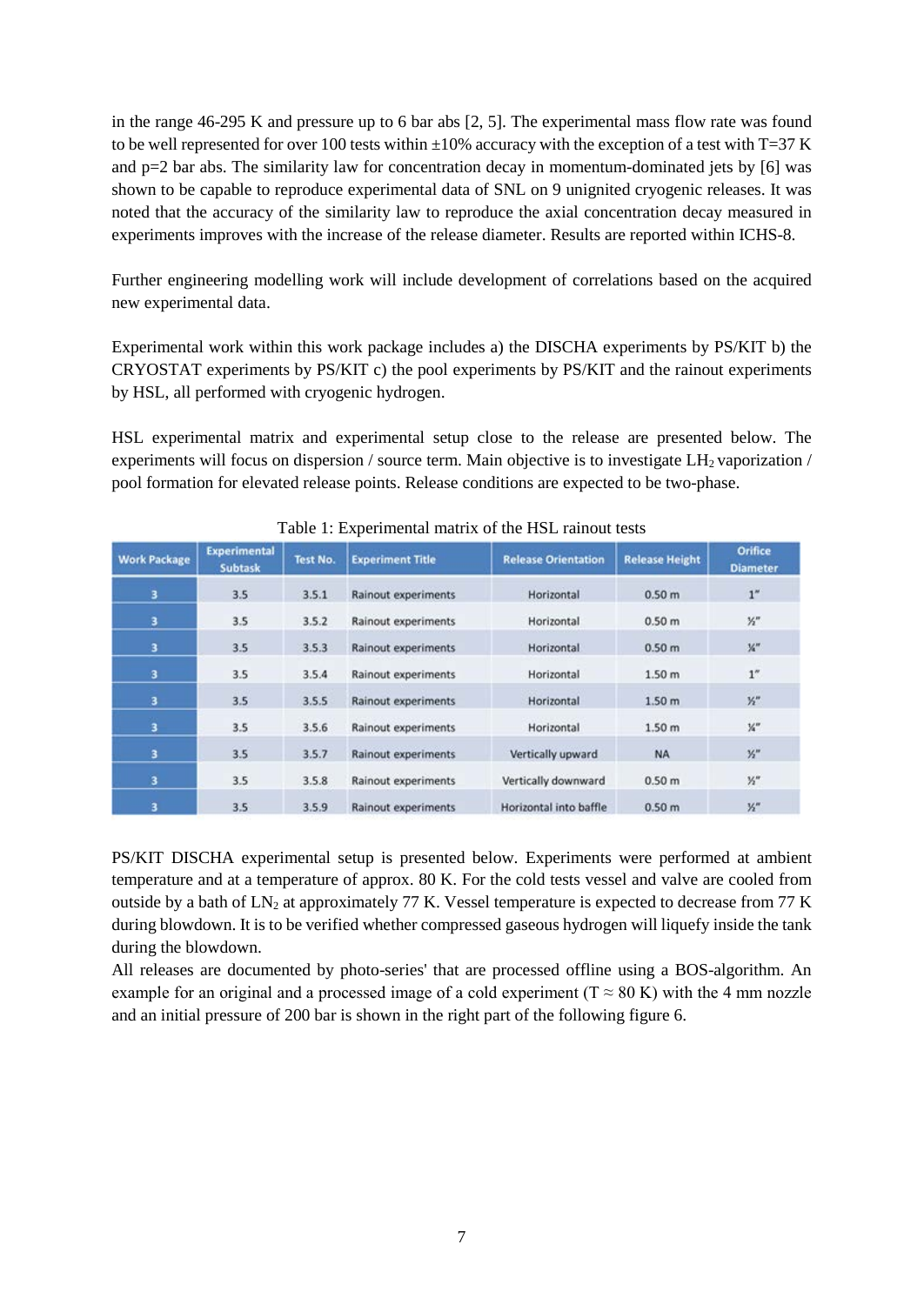

Figure 6: PID of the cold DISCHA tests and photos of a cold experiment ( $T \approx 80$  K) with the 4 mm nozzle and an initial pressure of 200 bar

In the DISCHA experiments four nozzle diameters ( $dN = 0.5, 1, 2, 4$  mm) were investigated at seven initial pressure stages (pini  $= 5, 10, 20, 50, 100, 150, 200$  bar). Every experiment was repeated at least two times to ensure reproducibility. Selected temperature as well as pressure and  $H_2$ -concentration histories for a cold experiment (T  $\approx 80$  K) with the 4 mm nozzle and an initial pressure of 200 bar are shown in the following graph.



Figure 7: Temperature (left), pressure and H<sub>2</sub>-concentration histories (right) for a cold experiment  $(T \approx 80 \text{ K})$  with the 4 mm nozzle and an initial pressure of 200 bar.

The experimental setup for the PS/KIT CRYOVESSEL experiments and the pool experiments are shown below. In both of these experiments temperatures near 20K and two-phase release conditions will be reached.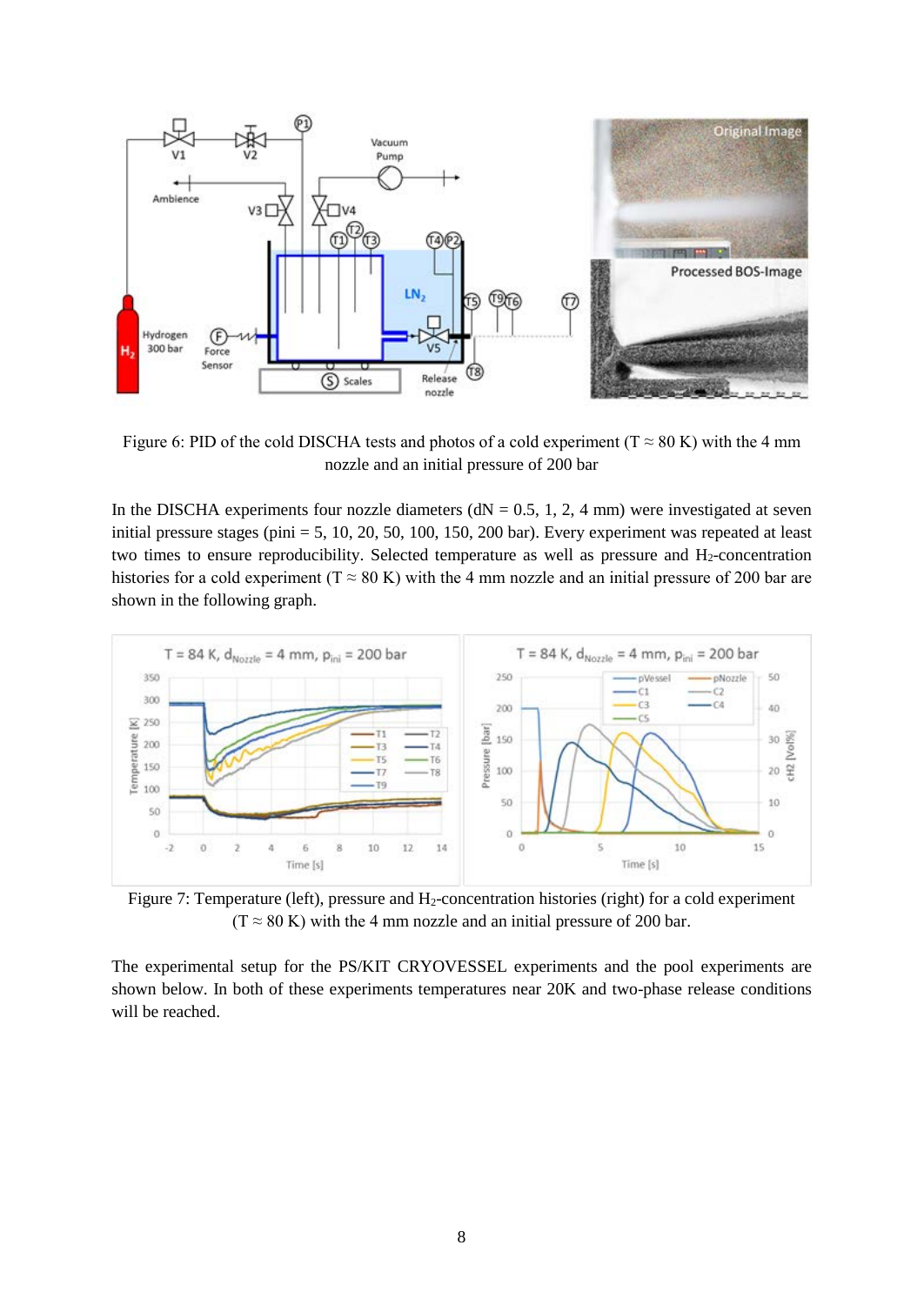

Figure 8: Left: Planned CRYOVESSEL experiments. Right: pool experiments with cross-wind.

# **5.0 IGNITION PHENOMENA**

The primary aim of WP4 is to understand scenarios that are unique to LH<sub>2</sub>, which may not have been previously addressed and which may introduce novel, previously unobserved and poorly understood pathways to ignition. These scenarios will be studied through a combination of theoretical, numerical and experimental work. Initial theoretical studies have been undertaken to establish how relevant ignition parameters, such as minimum ignition energy (MIE), relate to practical ignition sources such as electrical devices, electrostatics or hot surfaces. Based on the theoretical studies and identified gaps in understanding of related physical phenomena and their control, the WP4 experimental programme has been developed. In particular, the following areas have been identified:

- The influence of cryogenic temperatures on the evolution of the standard ignition parameters as a function of the temperature;
- $\bullet$  The potential for electrical charge generation and accumulation from flowing LH<sub>2</sub> and relevance to foreseen activities;
- The behaviour of multiphase cryogenic mixtures to help understand their capacity to form flammable energetic or explosive hazards.

To complement the theoretical and experimental aspects, University of Ulster have been developing numerical modelling techniques for the evaluation of MIE on spark ignition in  $H_2$ -air mixtures. A computational fluid dynamics (CFD) model has been developed to determine the MIE by spark for mixtures at ambient temperature with 10%-55% H2 content in air. Preliminary results have shown good agreement with experiment and the model will be further developed to numerically evaluate the MIE in mixtures at cryogenic temperature.

The experimental work is underway through programs at INERIS, HSL and KIT. These include:

- Experiments to determine the MIE and flammability domain for low temperature hydrogen (INERIS);
- Hot surface ignition experiments using a vacuum insulated transparent mixing tube, Fig. 9 (INERIS). These experiments are complete and the results have been obtained;
- Electrostatic measurements in a small scale cold jet applying the DISCHA facility, Fig. 11 (KIT/PS);
- Electrostatic measurements in a large scale  $LH_2$  release, Fig. 10 (HSL).

Further experiments are in the planning stage and will be executed later in the project:

- Ignition of a spill of  $LH_2$  (KIT);
- Ignition of  $H_2$ /condensed  $O_2$  phase (HSL).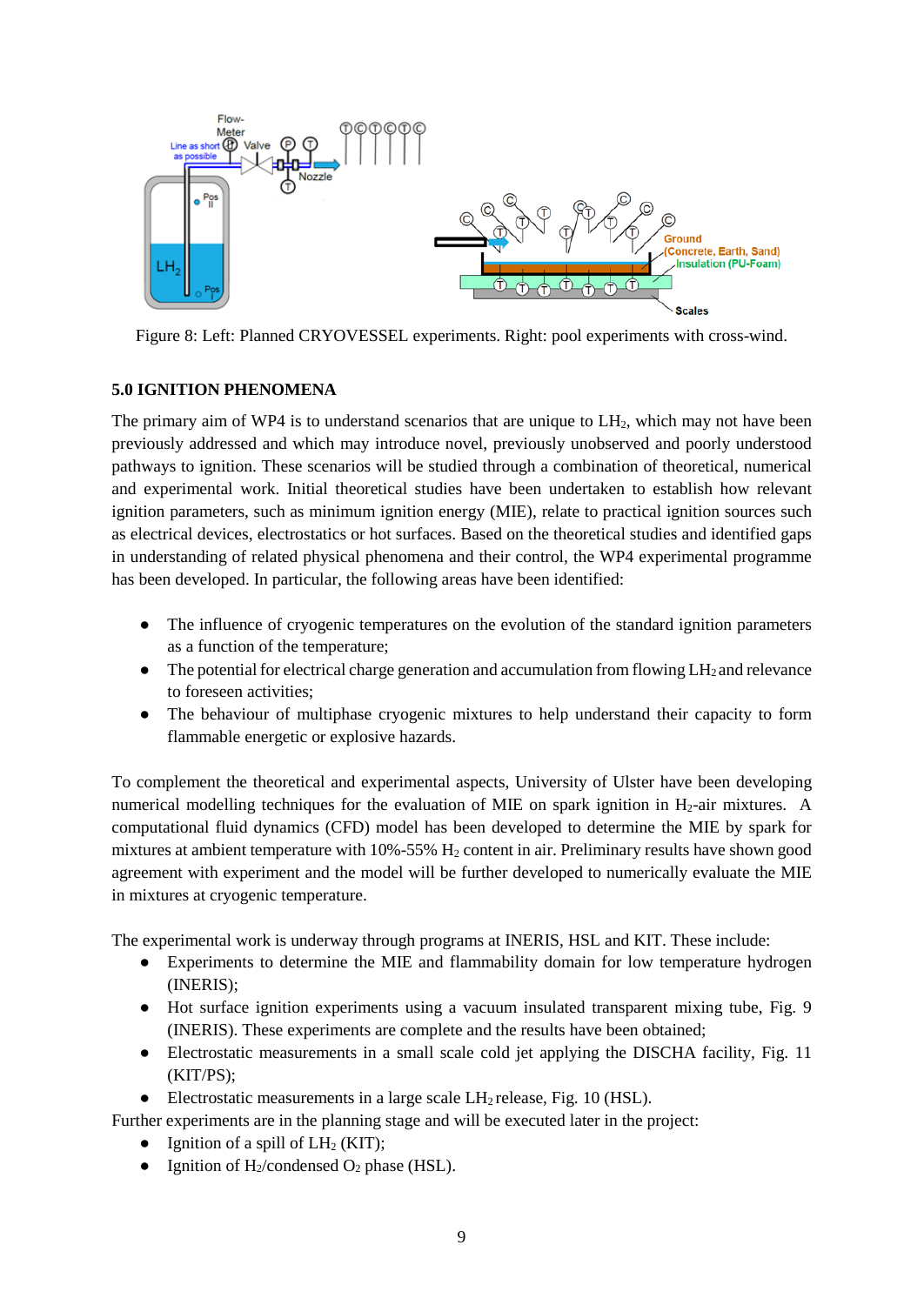

Figure 9: Hot surface ignition apparatus.



Figure 10: Schematic of the HSL release facility set up for electrostatic measurements.

## **6.0 PHENOMENA COMBUSTION**

There is a big lack of experimental data and numerical simulations on cryogenic hydrogen safety analysis. The only fragmentary experimental and accidental data are known at cryogenic initial conditions. Main objective of WP5 (Combustion) is to perform a complex experimental and analytical study on cryogenic  $LH_2$  combustion, including laminar and turbulent combustion and detonation of  $LH_2$ and gaseous hydrogen in air at cryogenic temperatures and different geometries; then, to analyze experimental data in order to develop and validate existing or to generate new models for  $LH<sub>2</sub>$ combustion and, finally, to develop empirical and semi-empirical engineering correlations for practical applications.

The theory and analysis of cryogenic hydrogen combustion is based on general theory of combustion with a difference that because of cryogenic temperature and high pressure the state of combustible matters is condensed, heterogeneous and essentially non-ideal. Independent of the low, cryogenic temperature, the danger of cryogenic hydrogen combustion could be even worse than that at ambient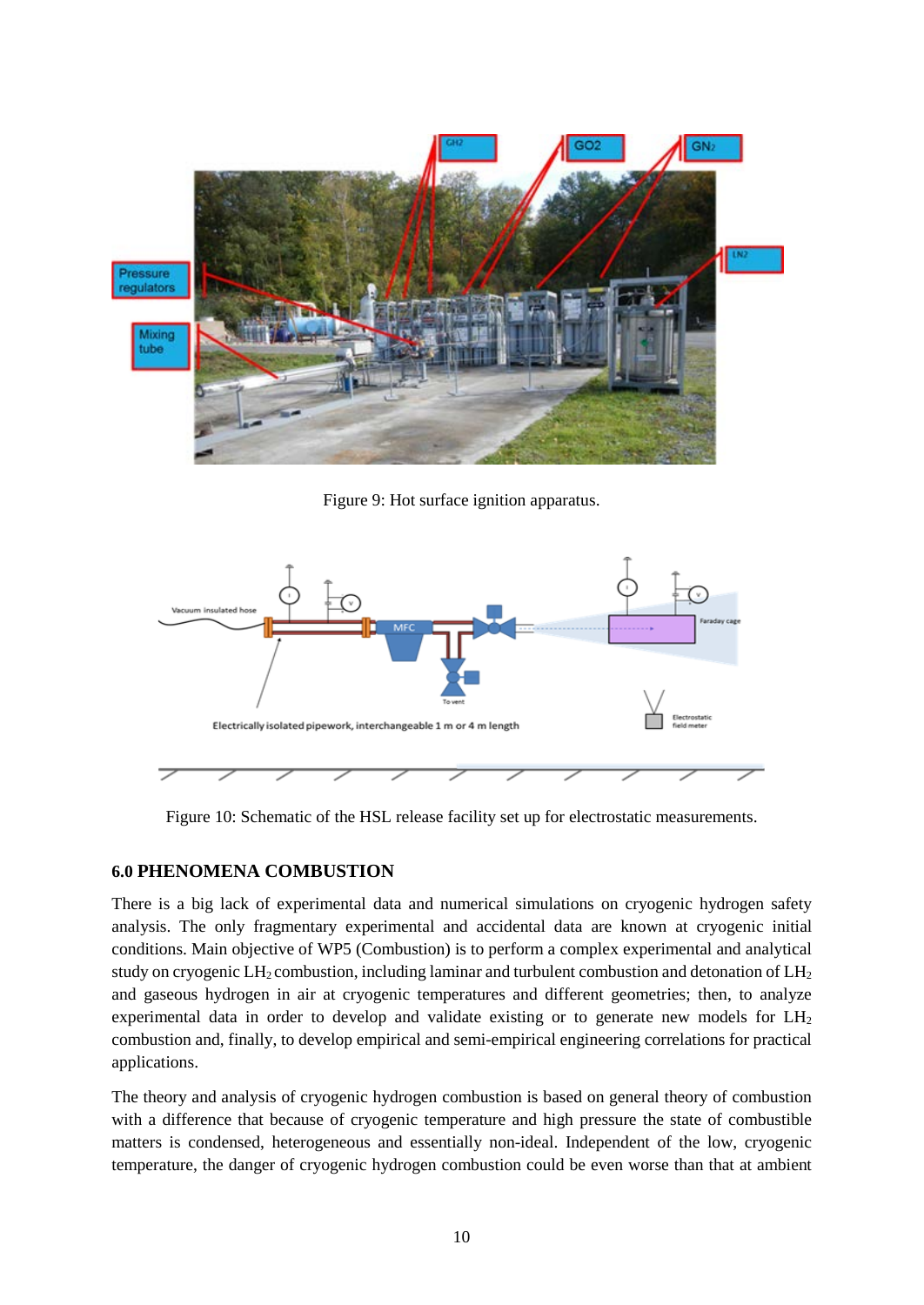temperature and pressure because of 5-10 times higher density of combustible matters. It compensates for the lower hydrogen reactivity at cryogenic temperatures.

Analytical and numerical models for CFD calculations will be validated against the new and existing experimental data. The feedback between experimental results and recent models and numerical simulations should lead to better understanding of the process, capability to predict characteristics of the processes for  $LH_2$  combustion and to produce a set of simplified engineering correlations to assess a danger of LH<sub>2</sub> combustion with respect to hydrogen safety in general.

Special attention will be paid to the next physical matters:

- Combustion under cryogenic temperatures, at the conditions of real gas state, close to condensed phase density;
- Heterogeneous combustion in presence of condensed (liquid or solid) oxygen, nitrogen,  $CO<sub>2</sub>$ and H2O, an effect of hydrogen rainout should also be taken into account under combustion process;
- Effect of cryogenic temperatures on thermodynamics and kinetics of combustion process leading to several times lower speed of sound and viscosity of the gas;
- Simultaneous combustion and flush evaporation and rapid Phase Transition (RPT) of hydrogen above the spill of  $LH_2$ ;
- Effect of inverse hydrogen concentration gradient (higher hydrogen concentration at the ground level) on combustion dynamics in a layer geometry;
- Radiation characteristics of  $LH_2$  combustion.

A competitive comparison between partners' CFD-simulations will be performed before ("blind") and after the experiments to choose the most advanced numerical models to be shared between all participants. Best-fitted numerical simulations can then be used to generate the engineering correlations for practical use in safety analysis.

Several series of principal combustion experiments to be done within the WP5 experimental campaign are to close existing knowledge gaps. The major characteristics to be investigated should be the pressure, temperature, heat flux, and characteristic velocity of the processes. Effects of scale and turbulence should also be considered as parameters of the processes. Similar to LH2 distribution, the combustion analysis shall include confinement geometry and obstructions.

LH<sub>2</sub> jet fire behaviour, including scaling and radiation properties will be investigated again with the DISCHA facility. This facility is already in operation at the preliminary stage of the study with regard to investigation of cryogenic hydrogen release characteristics: mass flow rate and hydrogen distribution as a function of initial pressure and temperature. Main goal is to investigate two phase jet ignition and then jet fire behaviour with respect to maximum combustion pressure, temperature and heat flux radiation for model validation on hazard distances. A side view and principal scheme of the tests is shown in Fig. 11.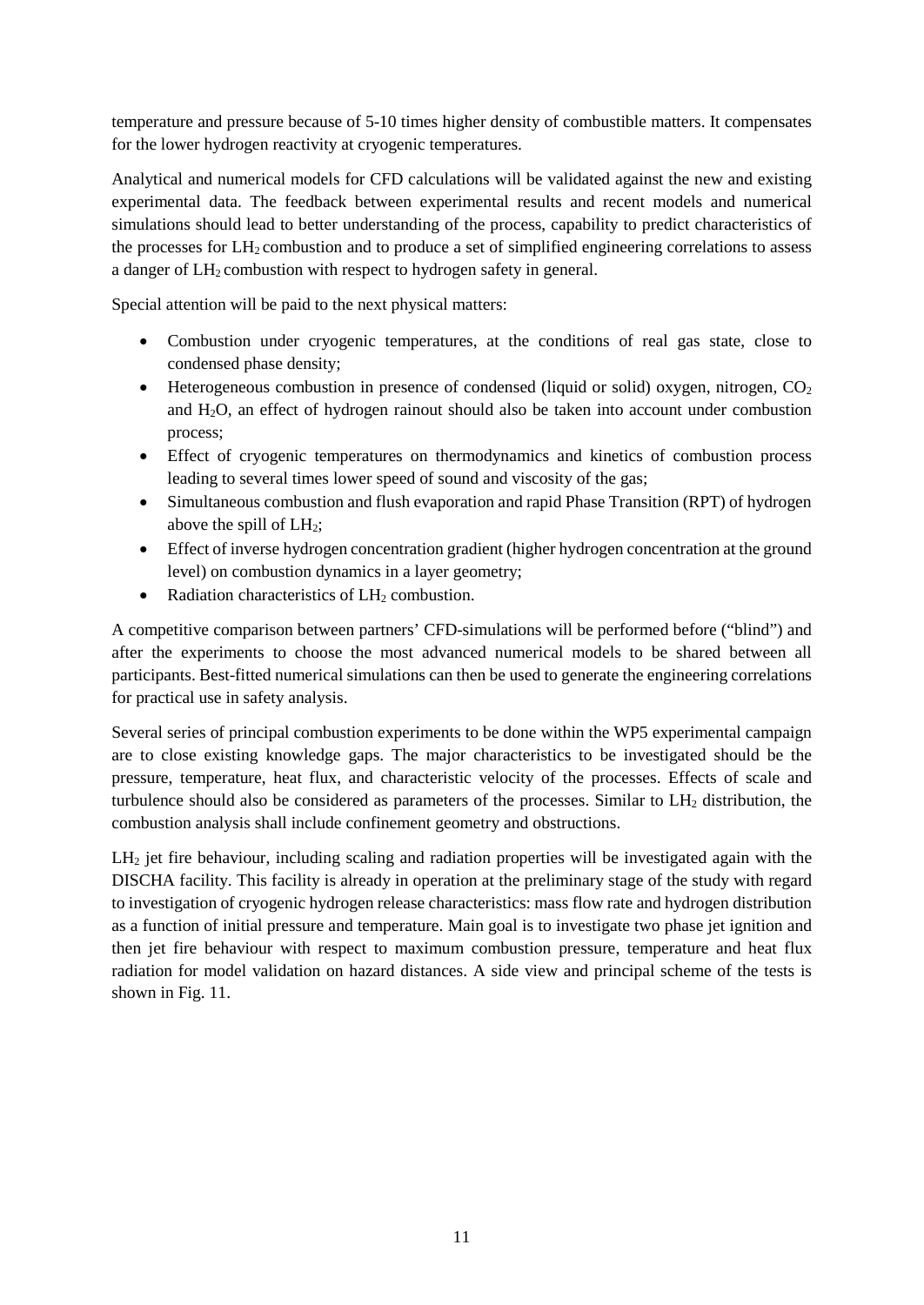

Figure 11: Side view of DISCHA facility (right) and principal scheme (left) of jet fire experiments.

The facility consists of a high pressure vessel with hydrogen exposed at cryogenic temperature of 80K (D) with varied vent orifices (1-4 mm id); (B) stochastic background for BOS imaging; (T1…T3) thermocouples. A side view camera for BOS imaging and a heat flux sensor are out of view zone. Hydrogen inventory will be changed depending on the initial pressure from 4.4 to 138 g  $H_2$  with initial pressure changes from 5 to 200 bar. At the same time, characteristic release time will be changed from 12.1 s to 0.19 s with nozzle changing from 0.5 to 4 mm id. This gives a big chance to reach two-phase flow at 200 bar and 4 mm id. for  $LH_2$ -air release.

Then, based on experimental data and calculations, radial safety distances as a function of exposure time can be calculated for different damage degrees as shown in Fig. 12.



Figure 12: Maximum exposure times for different degrees of skin damage from thermal radiation of cryogenic hydrogen gas jet fires calculated for known experimental data by KIT (left) and UU (right).

In a similar manner other experimental series should be done within the project

- $\bullet$  Burning LH<sub>2</sub> pool behaviour, radiation characteristics;
- Cryogenic hydrogen combustion in a layer geometry relevant to flame spread over the spill of  $LH<sub>2</sub>$ ;
- Flame acceleration and deflagration-detonation-transition for cryogenic hydrogen-air clouds in an enclosure. The experiments can also be modified to varied enclosure and blockage degrees, including an open geometry;
- BLEVE associated with distant thermal and pressure loads.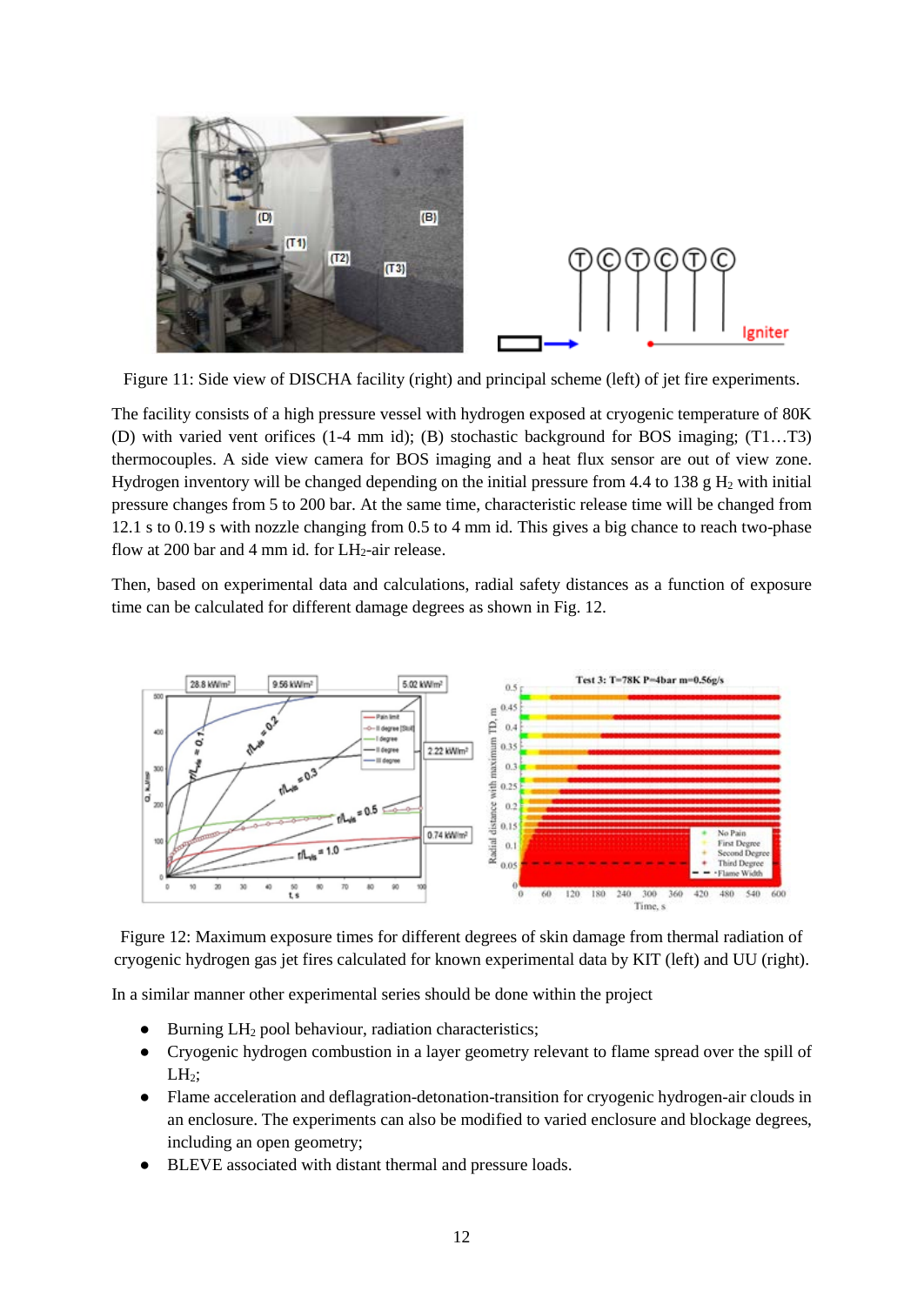#### **7.0 IMPLEMENTATION - EXPLOITATION AND DISSEMINATION**

PRESLHY scientific findings and advancement of knowledge beyond the state-of-the-art are extracted and translated into suitable information and tools for international SDOs, regulatory bodies and industry, so that they can be implemented into performance-based Regulations, Codes and Standards (RCS). This is the main reference for legislative regulations, as suggested by the "modern approach" shown in Figure 13. Moving in this direction, PRESLHY project was presented to the ISO TC 197 committee at the plenary meeting in Vancouver on 6 December 2018. A Preliminary Working Item (PWI) on "Safe Use of Liquid Hydrogen in Non-industrial Settings" was proposed and set up with unanimous support by the committee (PWI N. 24077). Dr. Thomas Jordan, PRESLHY coordinator, was nominated "project manager" of the PWI.



# Figure 13: Impact areas and connections among PRESLHY pre-normative research, standardisation and regulation (impact areas of PRESLHY in green and yellow).

The outcomes of the pre-normative research are multiple. The new unique experimental data generated within WP3-5 will be stored in digital format through the KIT open research data repositories [5]. The service assures the data open access to the research community or any interested party for review, verification and validation of analytical and numerical models, etc. Data fulfil Horizon 2020 requirements of being findable, accessible, interoperable and reusable (FAIR).

The generated experimental data are employed to develop and validate analytical models, and to generate empirical and semi-empirical engineering correlations. The purpose is to provide tools for quantifying consequences from possible accident scenarios and associated hazard distance to support inherently safer design of  $LH<sub>2</sub>$  systems.

The up-to-date knowledge generated during PRESLHY is gathered in the form of a chapter on safety of liquid and cryo-compressed hydrogen, providing a review of the state-of-the-art, RCS, a description of LH2 relevant phenomena and key experimental results, developed models and engineering correlations, prevention and mitigation techniques, etc. The chapter complements the Handbook of Hydrogen Safety, originally established by the European Network of Excellence (NoE HySafe) "Safety of hydrogen as an energy carrier" (2004-2009) [6]. The table of contents of the chapter was prepared in December 2018.

The guidelines underpin the inherently safer design and operation of  $LH<sub>2</sub>$  systems and infrastructure, addressing the areas where specific RCS have not been established yet or where they are not suitable for use in public space. The innovative strategies and engineering solutions developed during the project will be included in the guidelines following a structure and format resembling established standards, such as [7]. The structure and contents of the guidelines were established in February 2019. The relevant